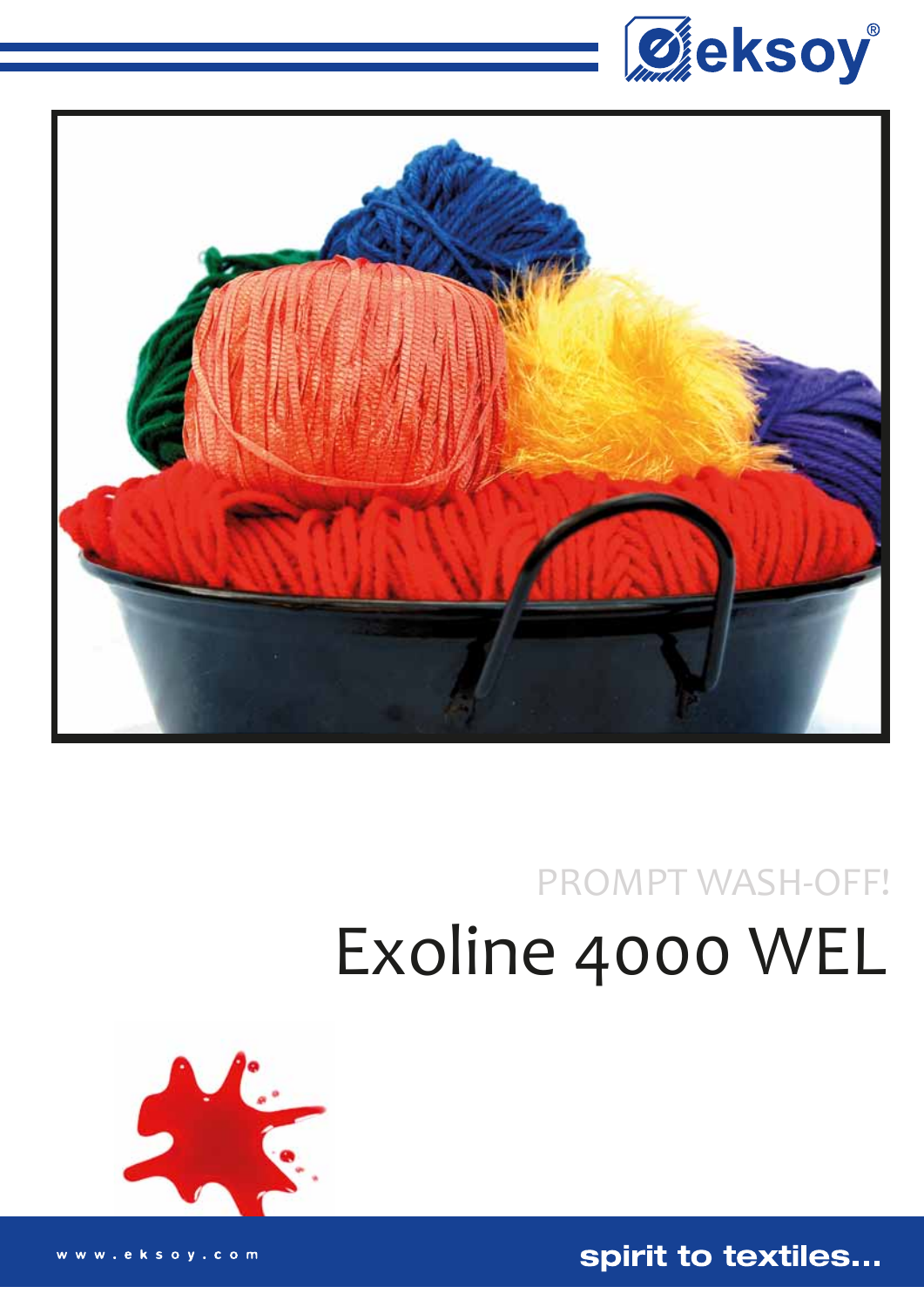

## **EXOLINE 4000 WEL ECOFRIENDLY, NONFOAMING ACIDIC SOAPING AGENT**

 In last years, due to economical conditions, reactive soaping time becomes one of the important criteria for each dyehouse.

- Conventional soaping agents require high amount of water, energy & longer time.
- Usually dark colors-bordeaux, navy, black- requires a long wash off period of 3 - 5 hours. In continuous system, single passage is not sufficient.
- Additionally, lime deposits are visible as grey dust on final washed fabrics.
- In 10 % black shade knit dyeing, people easily achieve very high fastness values in 6 cycles compared to 10 fills with conventional soaping agents.
- In order to heat-up 10°C 1000 kg water, consumed fuel;

 $NPG = 2 m<sup>3</sup>$ , COAL = 6 kg, Fuel - oil = 1,0 kg

 In case of saving of 4 hot wash cycles in Black wash - off period, we preserve for 1 ton of fabric,

 $NPG = 400 \text{ m}^3$ ,  $COAL = 1000 \text{ kg}$ , Fuel - oil = 350 kg

Besides fuel, Electric, Acid, Labor&Time is saved and environment SAVED !

#### NORMAL SOAPS



spirit to textiles...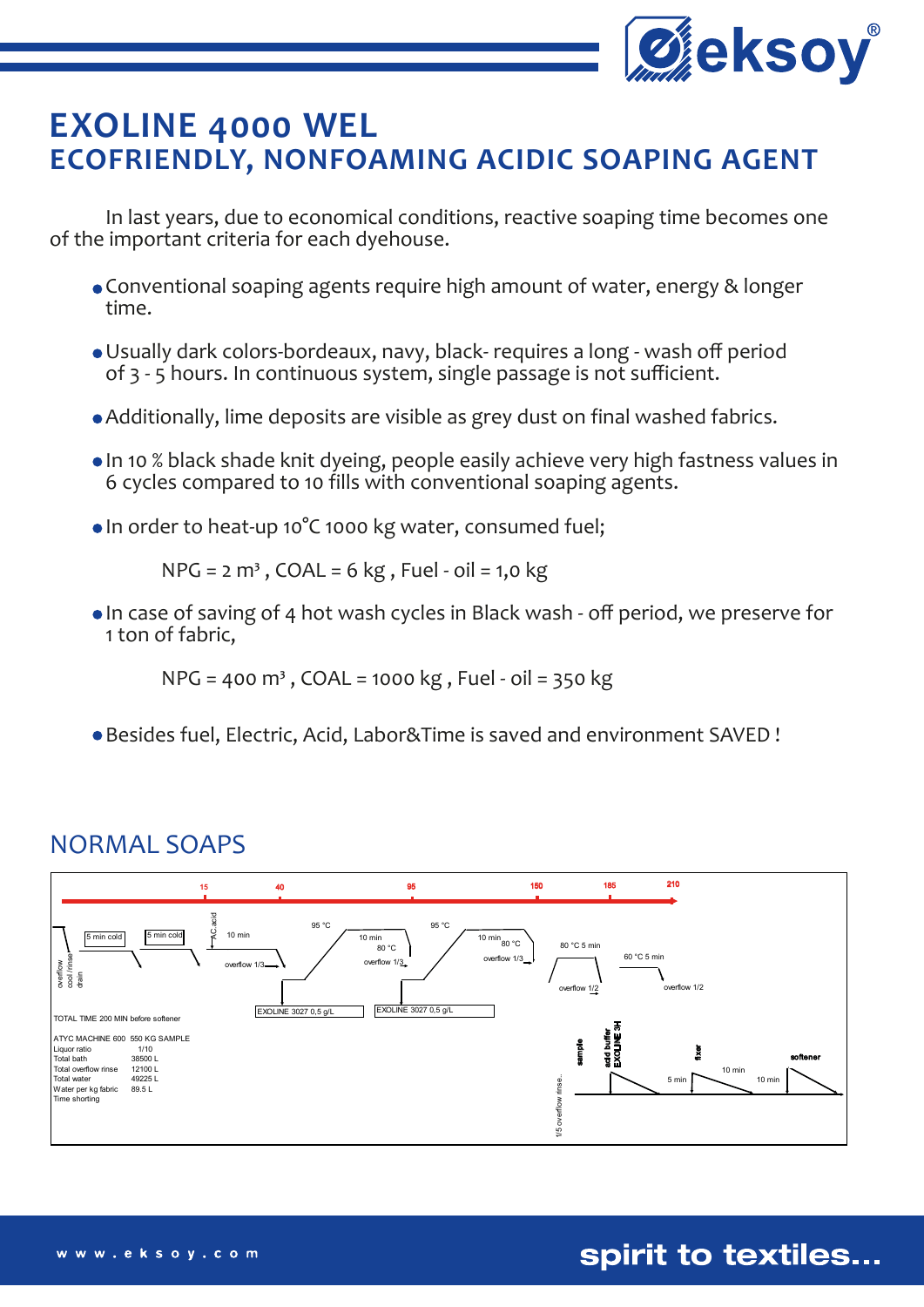

#### RECOMMENDED WASH CYCLE

- 2 x cold rinse 5 min.
- 1 % **EXOLINE 4000 WEL** check pH volue should be around 5,5 6. (Acetic acid addition is recommended for pH adjustment. Then heat up to bath 95 °C and stay 15 min.
- **EXOLINE 4000 WEL** pushes the hydrolysed dyes into the liquor. Therefore photo 2 is even darker then end of dyeing photo 1. At the end of soaping don't be bothered from the color of the water. Water seems dark as **EXOLINE 4000 WEL** has pushed all the hydroyzed dyestuff to the liquor. But as it is seen, photo 4 - 5 is clean.





#### spirit to textiles...